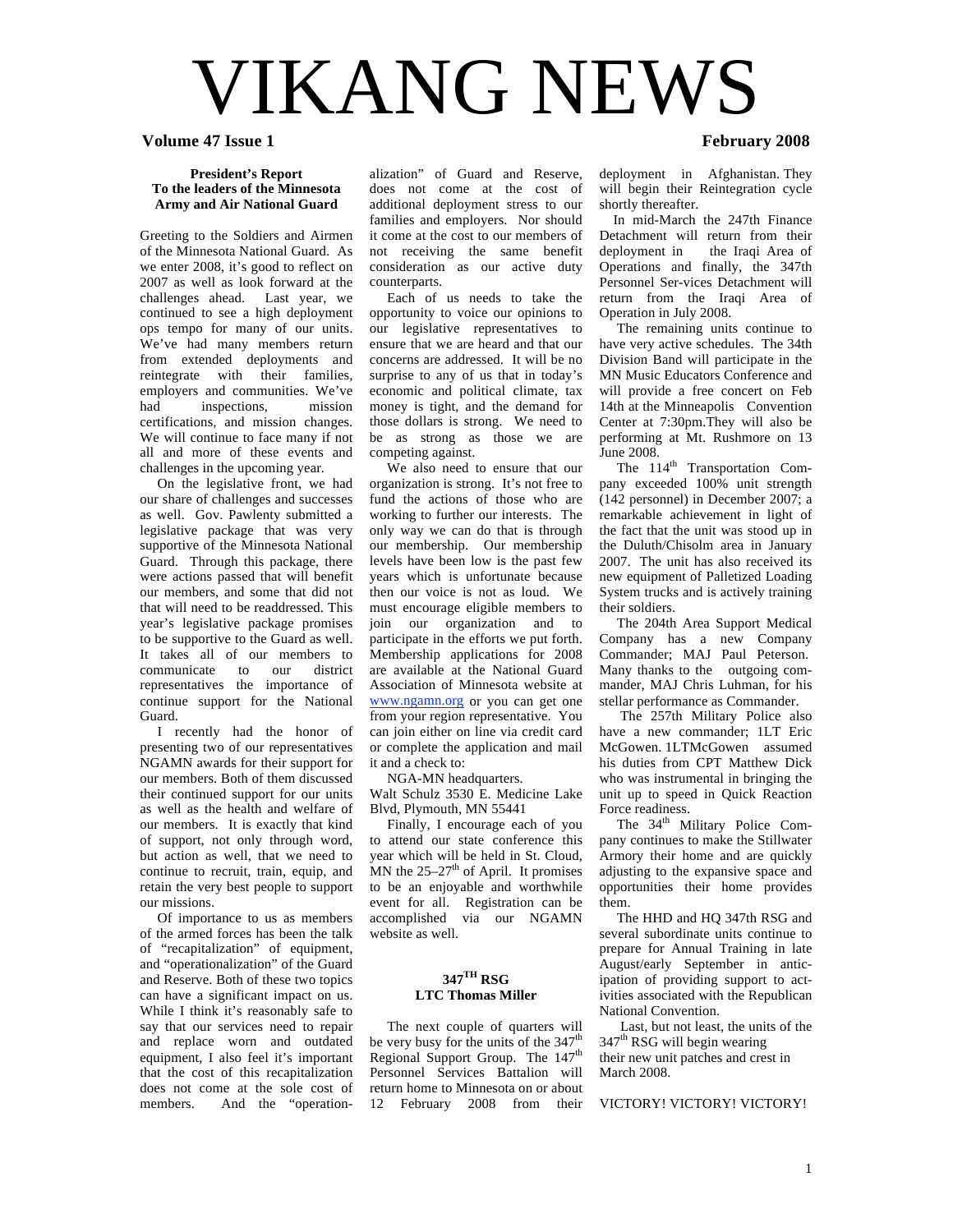#### **From the Secretary 1LT Trista Martinson**

 Upcoming Conference Locations: Conference location will remain on our traditional location schedule 2008 St Cloud, April 25-27, 2009, Mankato, 2010 Rochester, 2011 Chaska, 2012 Duluth. We have been looking at new locations with improved facilities to make the conferences more enjoyable if you have comments or suggestions please contact the secretary at

Trista.martinson@us.army.mil.

#### **34th Infantry Division MAJ Kent Porter**

 Since the last newsletter submission, 34th ID drives forward with many exercises. We have exercises on three different continents, North America, Africa, and Asia.

 Joint Task Force Exercise 8-04 is an exercise we will have with the US Navy and Joint Task Force 32 is an exercise we are planning with other agencies within the United States next fall. Africa, some of our Red Bulls went to Egypt for an exercise called Bright Star in conjunction with the  $42<sup>nd</sup>$  ID.

 The 34th ID will take a more active role in this exercise in the future, but the planning for it continues. In Asia, about 50 Red Bulls are going to South Korea to participate in an exercise called Key Resolve with the  $8<sup>th</sup>$  Army and 2nd ID. So if we weren't known as a world class division before, our exercise participation will definitely change many peoples view of us.

 With all these exercises, the stress on our soldiers, their families, and their employers continues, we cannot thank them enough for their support. This is something we all should do more often and thank them for their support.

 34th ID has gone through a great turnover in membership. From this time last year, we have turned-over nearly 80% of our members and we welcome, or in most cases, welcome back these officers. With such a turnover come many challenges, but none that cannot be overcome. Cohesion, teamwork, and leadership are just a few of these challenges, but an aggressive drill and Annual Training plan, has the sections working on simulated 'mini-exercises 'or Command Post Exercises (CPX) every

other month leading up to our culminating event mentioned earlier, JTF 8-04.

#### **133rd Airlift Wing By Lt Col Bob Niesen**

 2008 has arrived and with that comes the beginning of a new membership year. One measurement of the strength of an organization is its' depth. Quantifiably, the depth can be equated to membership numbers. Within our group, we have the potential for over two hundred members. Those two hundred members do make a difference when they voice their concerns together! At this time, everyone in our group should have received dues notification; however if you didn't or if you've misplaced it, included in this news-letter is a 2008 membership form. Forms and association information are also available on the web at http://www.ngamn.org/

 Strength of the organization is as important this year as in any previnous. Minnesota Governor Tim Pawlenty has a 35-point initiative supporting veterans and the military. Additionally, there are several pending initiatives at the national level, and our support is vital if we intend to see these enacted.

#### **Now for some local news:**

 A "Change of Responsibility" ceremony will be conducted on Sunday of the March UTA with current Command Chief Master Sergeant Bruce Graham stepping down (retirement) and Chief Master Sergeant Dave Speich stepping up into this role. Our congratulations to both individuals!

 Plans are in the works for another Family Day event in August. Preparatory events for the Republican National Convention may require some adjustments, but our goal is to hold the event irregardless.

 A significant percentage of our  $210<sup>th</sup>$  Engineering and Installation Squadron as well as several other wing members, are currently deployed to southwest Asia and other overseas locations. Later in 2008, a large contingent from the wing will<br>deploy in support of Air deploy in support of Air<br>Expeditionary Force and Expeditionary Force and Expeditionary Combat Support operations in south-west Asia. Additionally, the wing will be stepping up to support Ope-ration Joint Enterprise in Europe. All of this activity will certainly help us prepare for an early 2010 Operational Readiness Inspection!

#### **84th Troop Command LTC Timothy Kojetin**

 Battery E, 151 Field Artillery (Target Acquisition), from Anoka, has been awarded the Army's Meritorious Unit Commendation for ser-vice in Iraq in 2004-2005. BG Trost and COL Bertrang presented the award in Anoka on 12 January. The Meritorious Unit Commendation consists of two components; the Meritorious Unit Commendation streamer, which is scarlet with the name of the applicable theater of operations in white letters, and a ribbon. The ribbon is worn by all members of the organization and is considered an individual decoration for Soldiers in connection with the cited acts and is worn as a permanent part of the uniform, whether or not they continue as members of the cited unit. Other Soldiers may wear this decoration while serving with the unit to indicate the unit has been awarded the Meritorious Unit Commendation. The only other MNARNG units to receive this award in World War II were Batteries A and C of the  $1<sup>st</sup>$ Battalion, 151 Field Artillery, for service in Iraq.

The  $849^{\text{th}}$  and  $851^{\text{st}}$  Engineer Companies from Litchfield and Camp Ripley continue to serve in Iraq. Their estimated return dates are this spring for the  $849<sup>th</sup>$  and summer for the  $851^{\text{st}}$ .

 The Forward Support Company of the 682<sup>nd</sup> Engineer Battalion will be conducting their annual training at the National Maintenance Training Center in Camp Dodge, Iowa, 16 February through 1 March.

 Another fifty Soldiers from the  $682<sup>nd</sup>$  will be traveling to New Mexico to perform duty on Operation Jump Start. Two more rotations will be conducted this spring.

The 434<sup>th</sup> Chemical Company located in Northfield, Redwing and Minneapolis is receiving new equipment and a new mission. The Biological Identification & Detection System is replacing their Smoke Platoon. BIDS is a mobile laboratory used to detect and identify possible airborne pathogens. They will receive the equipment and begin training on it this summer.

#### **From the Executive Director Walter D. Schulz**

 Welcome to 2008. In the near term we all should be directing our attention to 2008 membership. Let's all get together and support President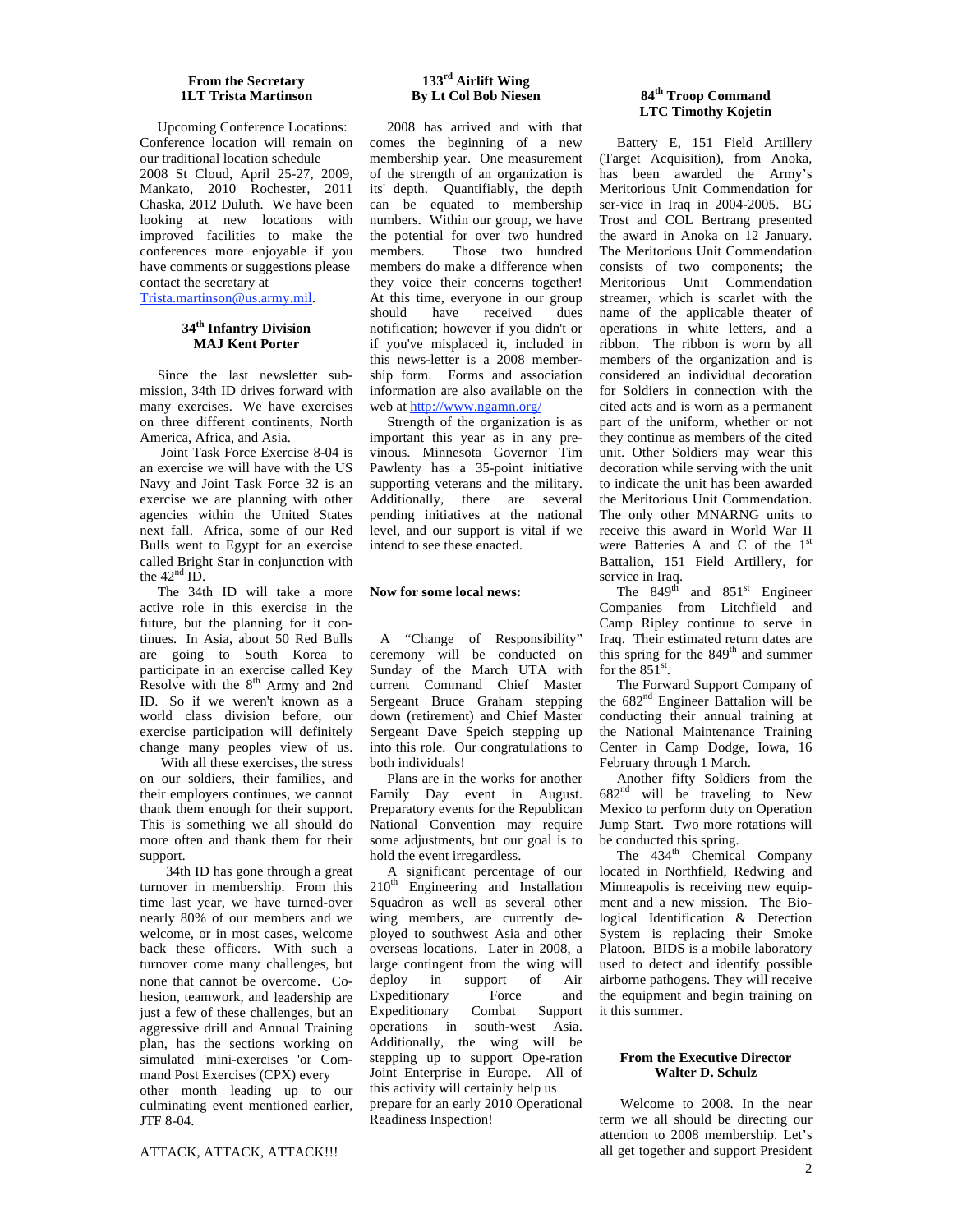Lt Col Dahlquist and make 2008 a banner year for membership. (Last year the Association ended up being at 60% membership.) Lets remember that the dues that are paid to NGAUS will be used to lobby on capital hill for add ons for the National Guard (both Army and Air) to support our troops, see National Defense Highlights. For 2008, thus far we are at 26 % .New retired life members for 2008 are LTC Dean Bloemke, Marvin Hey BG Timothy Kennedy, LTC Geraldine Longfellow, and Lt Col Randal Overby, Remember the early bird cut off is 31 March 2008.

 Mid term is our annual state conference which will be held in St. Cloud, MN on 24-26 April 08, at the Radisson. Plan to attend – See registration in the publication. The theme this year will be, 'The American Family'.

You can also register on line at www.ngamn.org.

Long term is our  $130<sup>th</sup>$  NGAUS Annual Conference 19-23 Sep 08. (19 & 23 are travel days) in Baltimore, MD. As just returning from attending the NGEDA conference  $(23-27$  Jan 08) I have booked forty three sleeping room and one suite at the Tremont Plaza Hotel. More information will be published on the web.

#### **1st BCT CPT John Donovan**

1<sup>st</sup> BCT Community 'Stand-to' in Bloomington, Minn.

 A military "stand-to" is roughly defined as "all personnel to your post." On Jan.  $12^{th}$  members of the Bloomington community stood by their posts to support those who have served them.

 This "Stand-to" also known as Bloomington's response to the Humphrey Institute's "Call to Civic Action" has becoming the pilot site for this unique program designed to assist Soldiers coming back from war. According to Capt John Donovan, Headquarters,  $1/34<sup>th</sup>$ Brigade Combat Team, Burnsville, MN is scheduled to hold a similar event and St. Cloud, MN is in the planning stages to hold a like event in the spring or summer of this year.

Providers are just community<br>people 'being community' by 'being community' by offering 20 hours or more of free services. More than a dozen businesses showed up for the event, to included: Jobs for Veterans, Helmets to Hardhats, Faith Based Services, Work Force Center, Mortgage and Counseling Services, Northwestern Health Services, Adler Institute, Now and Zen Healing Arts, Reiki Energy Therapy, Minnesota Association for Veterans, Beauty Supply, Bloomington VFW, Debt Counseling and Minnesota Veteran Family Support. The troops interacted with service providers and selected certificates for the free services they wished to use.

 The mission was a success through the efforts of dedicated residents, the partnership of eight ELCA Lutheran churches, the support of Bloomington Mayor, Gene Winstead, the Patriot Guard, the Department of Veteran Affairs and the Minnesota Humphrey Institute.

 "This community event was meant to give community residents an opportunity to say thank you to the citizen-soldiers who are currently serving our nation. It is an extension of the "Beyond the Yellow Ribbon Campaign", said Capt Donovan. "It gave them an opportunity to truly demonstrate that they "support the troops" more so than just hanging a magnetic ribbon on their car."

 The 'Warrior to Citizen' call to civic action, originated by the Hubert H. Humphrey Institute, is a nonpolitical initiative bringing communities together to assist our troops and their families with the transition home. Heeding the words of Governor Pawlenty, it attempts to "bring our soldiers all the way home". This civic call to action augments the 30-60-90 day Beyond the Yellow Ribbon reintegration program created by Major Gen. Larry Shellito and Chaplain John Morris of the Minnesota National Guard.

#### **PRESIDENT SIGNS FY08 NATIONAL DEFENSE AUTHORIZATION ACT-**

National Guard Empowerment Provisions Grade & Duties of CNB,

Increases CNGB grade to General and designates as a principal advisor to SECDEF through CJCS on matters pertaining to non-federalized NG forces and other matters as determined by SECDEF. Also sets several qualifications for CNGB position. (Sec.1811)

 **Joint Activity** Designates NGB a joint activity of DoD instead of joint bureau of Army & USAF. (Sec. 1812.) Report language specifies that this change should not result in any change in the day-to-day relationship between the Chief of the NGB and the Secretaries of the Army and Air Force and their respective staffs. (Sec. 1812)

 **Charter** Requires SECDEF to develop charter for NGB in consultation with CJCS, SecArmy and SecAf. Charter is required to address NGB responsibility to ASSIST THE SECDEF in facilitating and coordination with other federal agencies, the TAGS, NORTHCOM AND JFCOM on the use of NG personnel and resources in the conduct of operations under Title 32 or in support of state missions. (Sec.1813)

 **Plan for Response to Disasters and Attacks** Requires the SECDEF, in consultation with the DHS, CJCS, NORTHCOM and CNGB on plan for coordinating use of National Guard and active duty armed forces when responding to disasters, terrorism and other man-made disasters. Plan shall include identification of National Guard equipment required for civil support. Plan due to Congress 1 June 2008 with update by 1 June 2010. (Sec. 1814)

 **Civil support requirements**  Requires SECDEF, in consult with DHS, to determine military-unique capabilities needed for civil support in an incident of national significance of a catastrophic incident, and, in coordination with Service secretaries & CJS develop and implement a plan for providing the necessary funds and resources. (Sec. 1815)

 **NORTHCOM Review Reserve Component** Requires the CJCS to review positions, job description, and assignments within the NORTHCOM with goal of determining the feasibility of significantly increasing the number of Reserve Component members assigned. Due to SECDEF within 1 year of enactment and to Congress 90 days later. (Sec. 1821)

 **Council of Governors** Requires the President to establish a bipartisan council of governors to advise SECDEF, DHS, White House HS Council on matters relating to the NG and civil support missions. (Sec. 1822)

 **Reserve Forces Policy Board**  Requires the SECDEF to provide Congress NLT 1 July 2008 with a plan to implement revisions to the Reserve Forces Policy Board which the Secretary determines necessary. Plan shall be consistent with findings of the Commission on the National Guard and Reserves and take into consideration views of civilian and military leaders, past chairmen of the RFPB, private organizations with expertise and interest in DOD organization, and others at SECDEF discretion. (Sec. 1823)

 **RC Consideration for LTG Positions** Expresses the Sense of Congress that, whenever 0-8s are considered for promotion to 0-9, Reserve Component officers should be considered. (Sec. 1824)

 **Chairman's 10 now 15** Increases from 10 to 15 the number of Reserve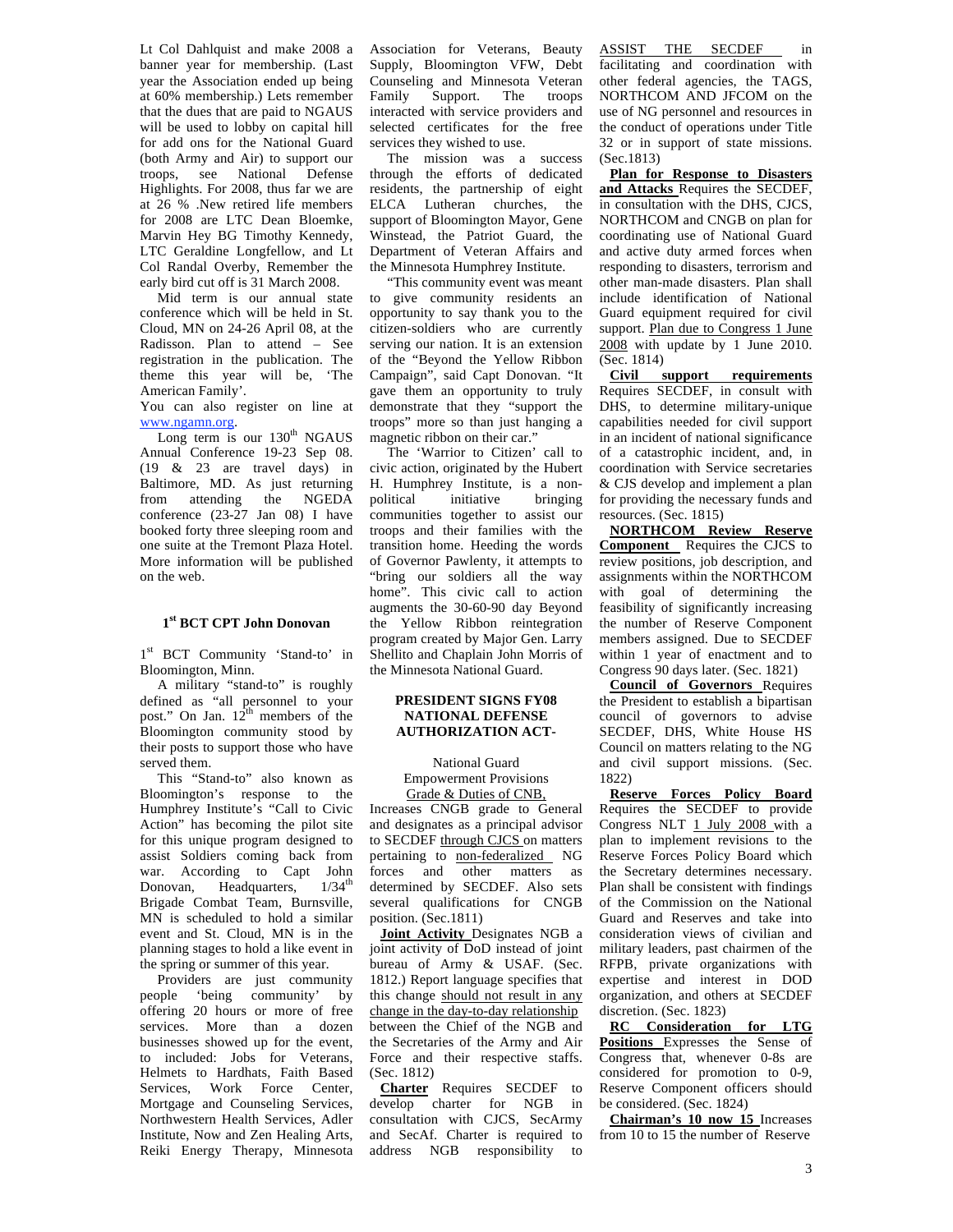Component General Officers authorized to serve at combatant<br>commands under 10 USC commands 526(b)(2)(a). (Sec. 1824)

 **NG Deputy Cdr NORTHCOM**  Requires that at least one deputy commander of the combatant command, the geographic area of responsibility of which includes the United States, shall be a qualified officer of the National Guard who is eligible for promotion to the grade of 0-9, unless a National Guard officer is serving as commander of that combatant command. (Sec. 1824)

 **Joint Duty for TAGS** SecDef must submit a report on the appropriateness of joint duty credit for TAGS. (Sec. 1824)<br>Retirement Age of

 **Retirement Age of Reserve Component General** Requires that Reserve Component Major Generals and above must retire at age 64. Those serving in Lieutenant General or General position may get waivers to age 66 or 68 approved by SECDEF or POTUS respectively. Reserve Component officers in the grade of General must be separated after 40 years comm. issioned service. (Sec. 1825)

 **NG Equipment Report Addition**  Requires the annual NG and Reserve Equipment Report to include CNGB certification of inventory of programmed but not received. (Sec. 1826)

 **Civilian Personnel Issues Federal Employees Life Insurance**  Federal civilian employees who are members of a Reserve Component and are called to active duty may continue coverage under Federal Employees Group Life Insurance for up to 24 months, provided they make premium payments after the initial 12 months of coverage. (Sec. 1102)

 **Military Construction Authorization ARNG** \$538,865,000 (Div. B) **ANG** \$287,537,000 (Div. B)

**Disclaimer- "The Minnesota National Guard Association Newsletter is published for members of the Minnesota National Guard Association. It is not an official publication. Opinions expressed do not necessarily represent those of the Adjutant General, the Minnesota National Guard or the State of Minnesota."**

#### **STATE CONFERENCE 25-27 APRIL 2008 ST. CLOUD, MN RADISSON HOTEL**

**2009 NGAMN STATE CONFERENCE MANKATO, MN**

#### **2010 NGAMN STATE CONFERENCE ROCHESTER, MN**

#### **2011 NGAMN STATE CONFERENCE LOCATION TBD**

#### **2012 NGAMN STATE CONFERENCE DULUTH, MN**

**NGAUS FUTURE CONFERENCES** 

130TH NGAUS GENERAL CONFERENCE SEPTEMBER 20-22 2008 BALTIMORE, MD

131<sup>ST</sup> NGAUS GENERAL **CONFERENCE** SEPTEMBER 11-13 2009 NASHVILLE, TN

<u> 1964 - 1965 - 1966 - 1966 - 1966 - 1966 - 1966 - 1966 - 1966 - 1970 - 1986 - 1986 - 1986 - 1986 - 1986 - 1986 - 19</u>

#### **EXECUTIVE BOARD MEMBERS**

"President" LtCol Donald Dahlquist

"Past President" COL Kevin Gutknecht

"Vice President "Army" MAJ Robert Intress

"Vice President "Air" LtCol Paul Cummings

 "Executive Director" CW5 (ret) Walter D. Schulz

 "Secretary" 1LT Trista Martinson

 "Treasurer" COL (ret) Al Timm

 "Webmaster" MAJ (ret) Carl Madsen  "Company Grade Rep" CPT Daniel Dobler

 "Company Grade Vice" 1LT Jason Hull

 "Brigade" CPT John Donovan

"RSG" 1LT Trista Martinson

"Division/ Separates" MAJ Kent Porter

"Alt Representative" LTC Mark Wiens

 "133 AW/HQ" LtCol Robert Niesen

"Alt Representative" Maj Paul Jacobsen

 "148 FW" LtCol Scott Chambers

 "Alternate Rep" CPT Brian Winter

"Starc" LtCol Paul Cummings

 "Alternate Rep" LTC Kenneth Worde

"Aviation" CW4 Peter Panos

 "Alternate Rep" CW5 Steven Shoemaker

 "Troop Command" LTC Timothy Kojetin

 "Alternate Rep" CPT Jeff Nelson

"Warrant Officer Rep" CW5 Tom Novak

"Group 10 Retired" MAJ (ret) Carl Madsen

"Group 10 Alternate" CW5 (ret) Richard Hathaway

"Legislative Liaison" LTC Mark Wiens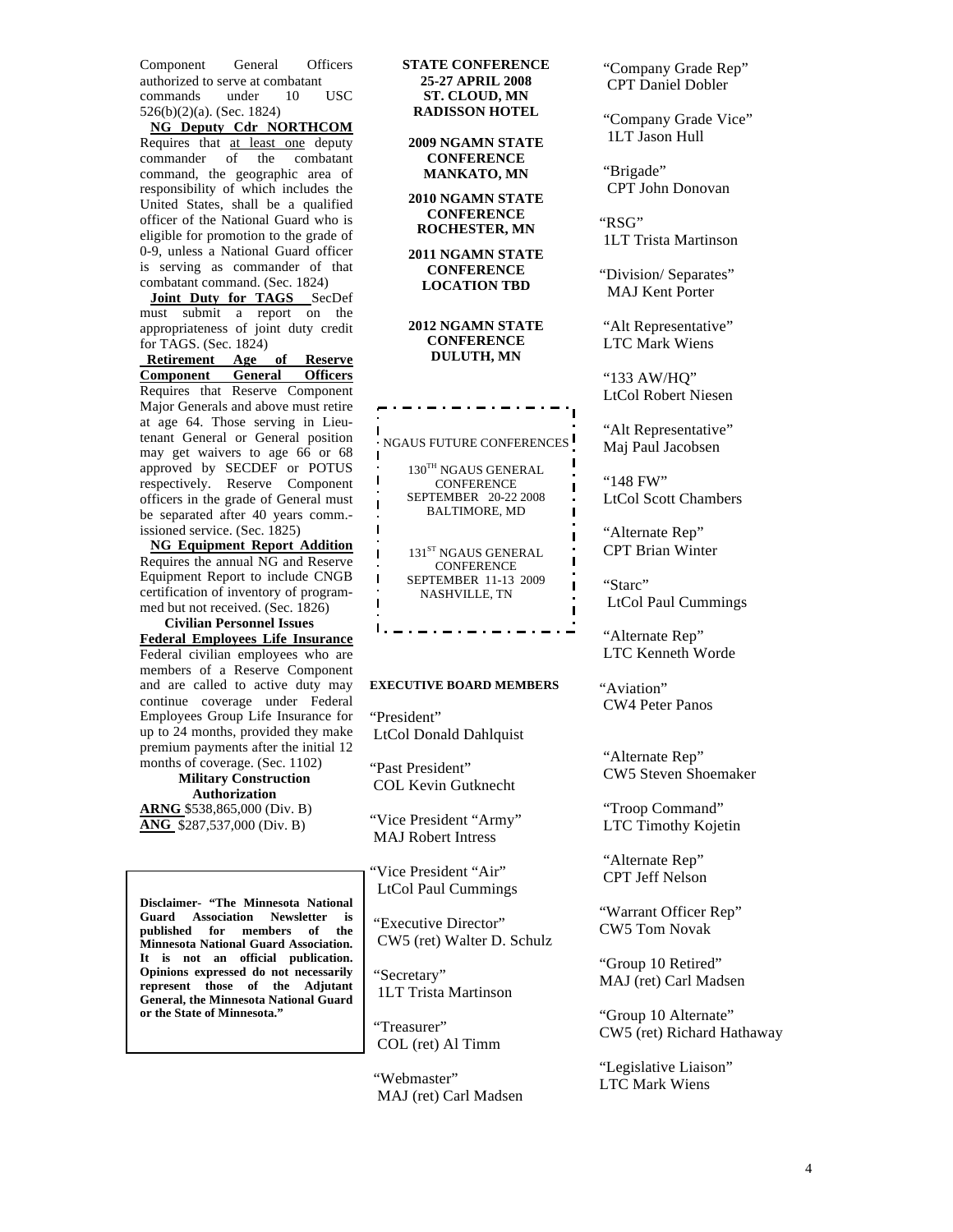#### **NGAMN CORPORATE MEMBERS AND SPONSERS VISIT NGAMN.ORG for more information on our Corporate Sponsors**



**MIKE FIORITO**







| <b>ADDRESS</b> | <b>RANK</b> | First            | Middle                                                           | Last |
|----------------|-------------|------------------|------------------------------------------------------------------|------|
|                |             | Street or PO BOX |                                                                  | APT# |
| <b>CITY</b>    |             |                  | STATE                                                            | ZIP  |
|                |             |                  | Mail To: EXC DIR 3530 East Medicine Lake Blvd Plymouth, MN 55441 |      |
|                |             |                  |                                                                  |      |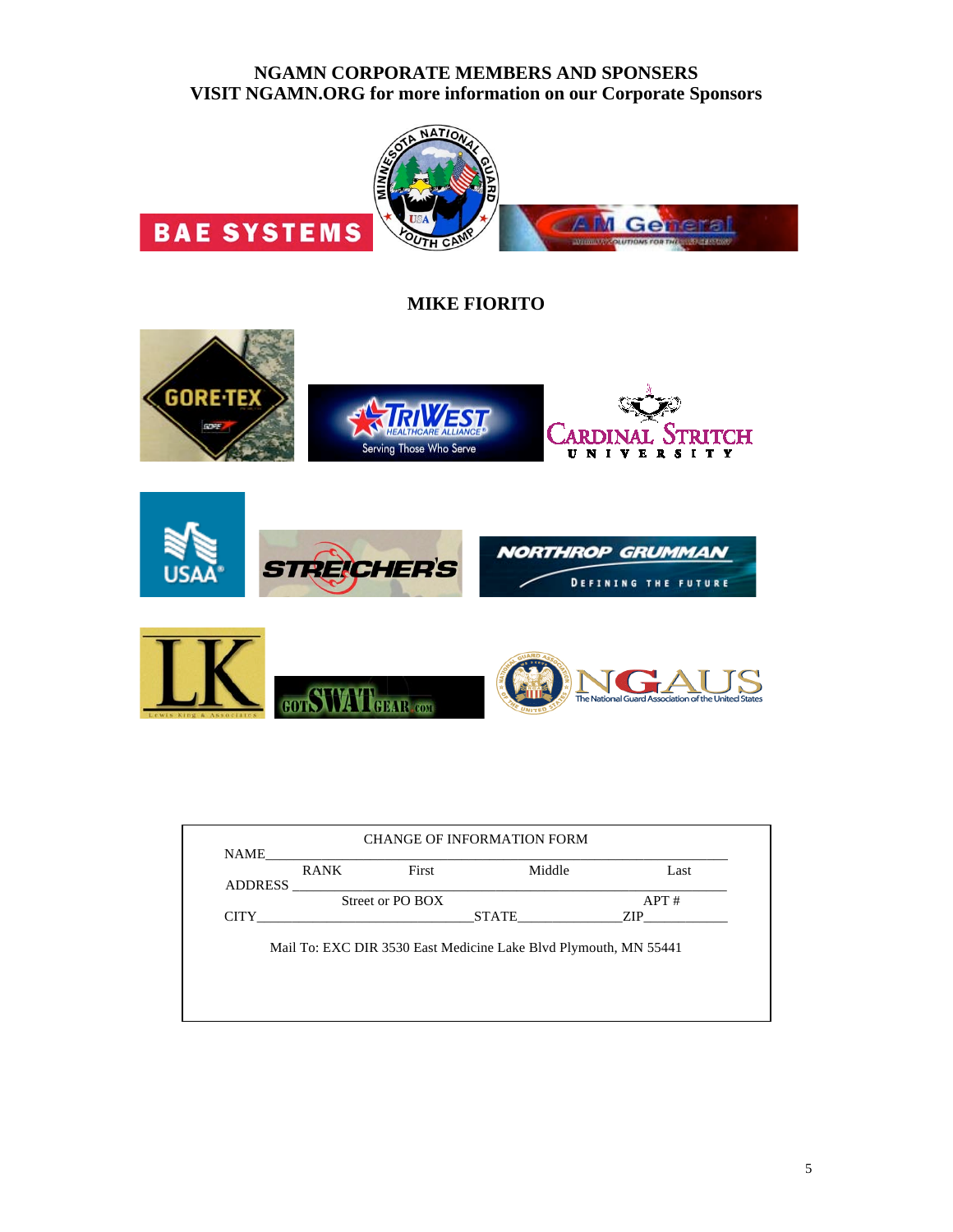# "SPECIAL REPORT"

## National Guard Soldier SAVES over \$18,000 dollars using little known SECRETS about his

# *"VA Home Loan Benefit"*

Guard Members, Spouses and Veterans can take advantage of these benefits and more. For more information call

612-558-7355-Email: Bob@CallBob.Net - www.CallBob.Net

### **Helping Soldiers for 18 years. Major Bob Beutler** (Ret) **"The National Guard Real Estate Connection" / ReMax**

P.S-COMMANDERS: **Ask about our** Free **Power Point presentation for your soldiers and their families. It is an excellent retention and recruiting tool.**

P.S.S-*Also ask about my \$10,000 Cash Rewards program were you can earn up to \$10,000 just for buying, selling or financing your home. It is FREE!*

> **2008 Membership Enrollment Form** National Guard Association of Minnesota 3530 East Medicine Lake Boulevard Plymouth, Minnesota 55441

| Name            |       |           | Address    |                                                                     |  |
|-----------------|-------|-----------|------------|---------------------------------------------------------------------|--|
| City            | State |           | Home Phone | Work Phone                                                          |  |
| Unit Assignment |       | Group Rep |            | Email                                                               |  |
| Amount Due      |       |           |            | (See table below) Make check payable to NGAMN send to address above |  |

To pay by credit card, fill out the following: Circle credit card type: Master Card [ ] Visa [ ] AccountNumber ExpDate Signature

| $0 - 1$             | $0 - 2$ | $0 - 3$ | $0 - 4$ | $0 - 5$ | $0 - 6$ | $0 - 7$ | $0 - 8$ | WO1   | CW2  | CW3  | CW4  | CW5  |
|---------------------|---------|---------|---------|---------|---------|---------|---------|-------|------|------|------|------|
| State:              | \$15    | \$15    | \$20    | \$30    |         | \$35    | \$35    | \$40  | \$40 | \$15 | \$15 | \$20 |
| \$30                | \$30    |         |         |         |         |         |         |       |      |      |      |      |
| National:<br>\$73:  | \$30    | \$45    | \$59    | \$72    | \$85    | \$108   | \$123   | \$139 | \$26 | \$35 | \$46 | \$59 |
| TOTAL \$45<br>\$103 |         | \$60    | \$79    | \$102   | \$120   | \$143   | \$163   | \$179 | \$41 | \$50 | \$66 | \$89 |

Associate Member: \$10 Newly commissioned officers and warrant officers receive free membership for period of one year and any portion of the year in which appointed

For Active Officers, NGAUS Membership is \$1,000; State Life Membership \$250 For Retired Officers: NGAUS Life Member \$125 State Life Member \$50

| "1 <sup>st</sup> Brigade" CPT Jon Donovan | "RSG" 1LT Trista Martinson    | "Division/Separates" MAJKent Porter |
|-------------------------------------------|-------------------------------|-------------------------------------|
| "Aviation" CW4 Peter Panos                | "133 AW/HO" Lt Col Bob Niesen | "Troop CMD" LTC Tim Kojetin         |
| "148 FW" Lt Col Scott Chambers            | "Starc" Lt Col Paul Cummings  | "Retired" MAJ (ret) Carl Madsen     |
| "Warrant Officers" CW5 Tom Novak          |                               |                                     |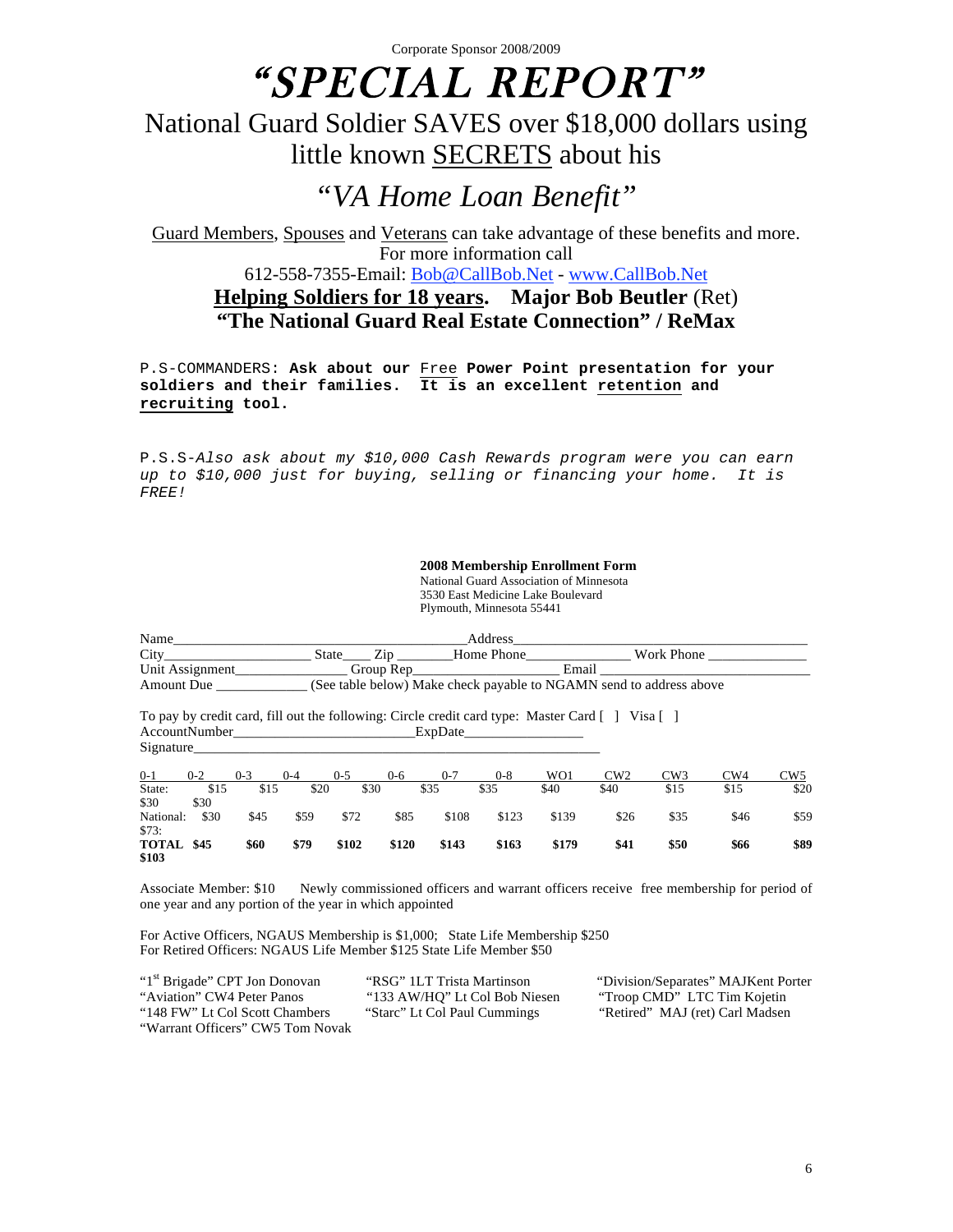#### **REGISTRATION FORM NATIONAL GUARD ASSOCIATION of MINNESOTA 103rd GENERAL CONFERENCE 25-27 April 08 St.Cloud, Minnesota**

You may register by via credit card on the **Secure** NGAMN website

#### www.ngamn.org

If you would rather register via mail. Make checks payable to "National Guard Association of Minnesota" and fill out this form:

> **STEP ONE: Reserve your Room**

Rooms are set aside at the Radisson Suite Hotel, 404 West Saint Germain, and Kelly Inn St. Cloud, Minnesota 56301

Call for the MN National Guard Officer Convention rate of \$99 + tax before March 25th, 2008 at **320-654-1661**

\_\_\_\_\_\_\_\_\_\_\_\_\_\_\_\_\_\_\_\_\_\_\_\_\_\_\_\_\_

\_\_\_\_\_\_\_\_\_\_\_\_\_\_\_\_\_\_\_\_\_\_\_\_\_\_\_\_\_

\_\_\_\_\_\_\_\_\_\_\_\_\_\_\_\_\_\_\_\_\_\_\_\_\_\_\_\_\_

\_\_\_\_\_\_\_\_\_\_\_\_\_\_\_\_\_\_\_\_\_\_\_\_\_\_\_\_\_

\_\_\_\_\_\_\_\_\_\_\_\_\_\_\_\_\_\_\_\_\_\_\_\_\_\_\_\_\_

\_\_\_\_\_\_\_\_\_\_\_\_\_\_\_\_\_\_\_\_\_\_\_\_\_\_\_\_\_

#### **STEP TWO: PROVIDE YOUR CONTACT INFO:**

NAME & RANK:

UNIT:

HOME ADDRESS:

DAY PHONE:

E-MAIL:

Questions?

Call CPT Joseph Sanganoo at 320-616-3100 or e-mail joseph.sanganoo@us.army.mil CW4 W. D. Schulz EXC DIR NGAMN 763-545-1391

#### **STEP THREE: SELECT YOUR DINNER ENTRÉE:**

Mark your Choice (s):

\_\_\_\_\_\_ Roasted Stuffed Chicken Breast

\_\_\_\_\_\_ 10 oz New York Strip

- \_\_\_\_\_\_ Fried Walleye
- \_\_\_\_\_\_ Veggie Pasta

#### **STEP FOUR: DETERMINE YOUR TOTAL COST**

Fill in # and sub-total

| Event                                                                                                   | Company<br>Grade                                | Field<br>Grade | # | Sub-<br>total |
|---------------------------------------------------------------------------------------------------------|-------------------------------------------------|----------------|---|---------------|
| Full<br>Registration:<br>Banquet &<br>either<br><b>Business</b><br>Meeting or<br>Guest<br><b>Brunch</b> | \$50                                            | \$60           |   |               |
| <b>Business</b><br>Meeting<br>Only                                                                      | \$10                                            | \$15           |   |               |
| Spouse<br><b>Brunch</b><br>Only                                                                         | \$10                                            | \$15           |   |               |
| <b>Banquet</b><br>Only                                                                                  | \$40                                            | \$45           |   |               |
| Prayer<br><b>Breakfast</b>                                                                              | Order & Pay at<br><b>Restaurant</b>             |                |   |               |
| Retired<br>Dinner &<br>Caucus                                                                           | Order & Pay at<br><b>Restaurant</b>             |                |   |               |
| Optional<br>Voluntary<br>Donation                                                                       | <b>To Help Cover</b><br><b>Conference Costs</b> |                |   |               |
| Total                                                                                                   |                                                 |                |   |               |

Mail by 10 April 2008 to National Guard Association of Minnesota 3530 East Medicine Lake Boulevard Plymouth, MN 55441